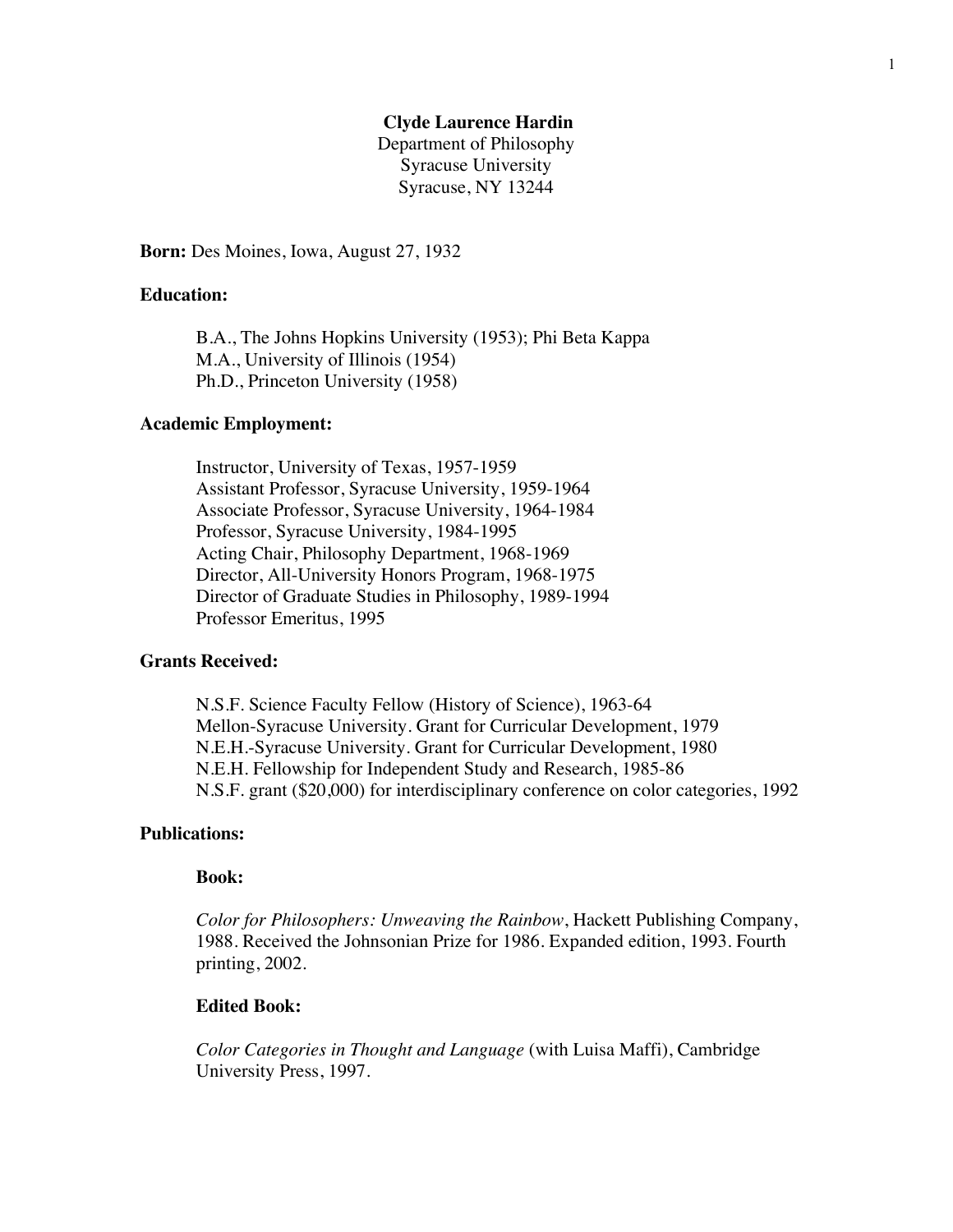#### **Articles and Chapters:**

"More Color Science for Philosophers," in Matthen, Stokes, and Biggs (eds), *Perception and Its Modalities*, Oxford University Press (forthcoming)

"Color Matching and Color Naming: a Response to Roberts and Schmidtke," with Rolf Kuehni, *The Review of Philosophy and Psychology*, (forthcoming).

"Berlin and Kay Theory" in *Encyclopedia of Color Science and Technology*, Springer (forthcoming).

Introduction to Arnkil, Friedell Anter and Klaren, *Colour and Light: Concepts and Confusions*, Aalto University, 2012.

Foreword to Kay, Berlin, Maffi, Merrifield and Cook, *The World Color Survey*, CLSI, Stanford, 2010.

"Color: Philosophical Issues," *Encyclopedia of Perception*, Sage Publications, 2009.

"Churchland's Metamers," with Rolf Kuehni, *British Journal for the Philosophy of Science*, September, 2009.

"Color Qualities and the Physical World," in Edmund Wright (ed.), *The Case for Qualia*. MIT Press, 2008.

"The Truth about 'The Truth about True Blue'," with Jonathan Cohen and Brian McLaughlin, *Analysis* 67, 2007.

"True Colours," with Jonathan Cohen and Brian McLaughlin, *Analysis* 66, 2006.

"Comments," *Dialectica*, v. 30, n.3 2006.

"Explaining Basic Color Categories," *Cross-Cultural Research*, v. 39, n. 1, 2005.

"A Green Thought in a Green Shade," *Harvard Review of Philosophy*, Spring, 2004.

"A Reflectance Doth Not a Color Make," *Journal of Philosophy*, April, 2003.

"Byrne and Hilbert's Chromatic Ether," *Behavioral and Brain Sciences*, v.26, 2003.

"Red and Yellow, Green and Blue, Warm and Cool: Explaining Color Appearance," *Journal of Consciousness Studies*, v.7, n. 8/9, 2000.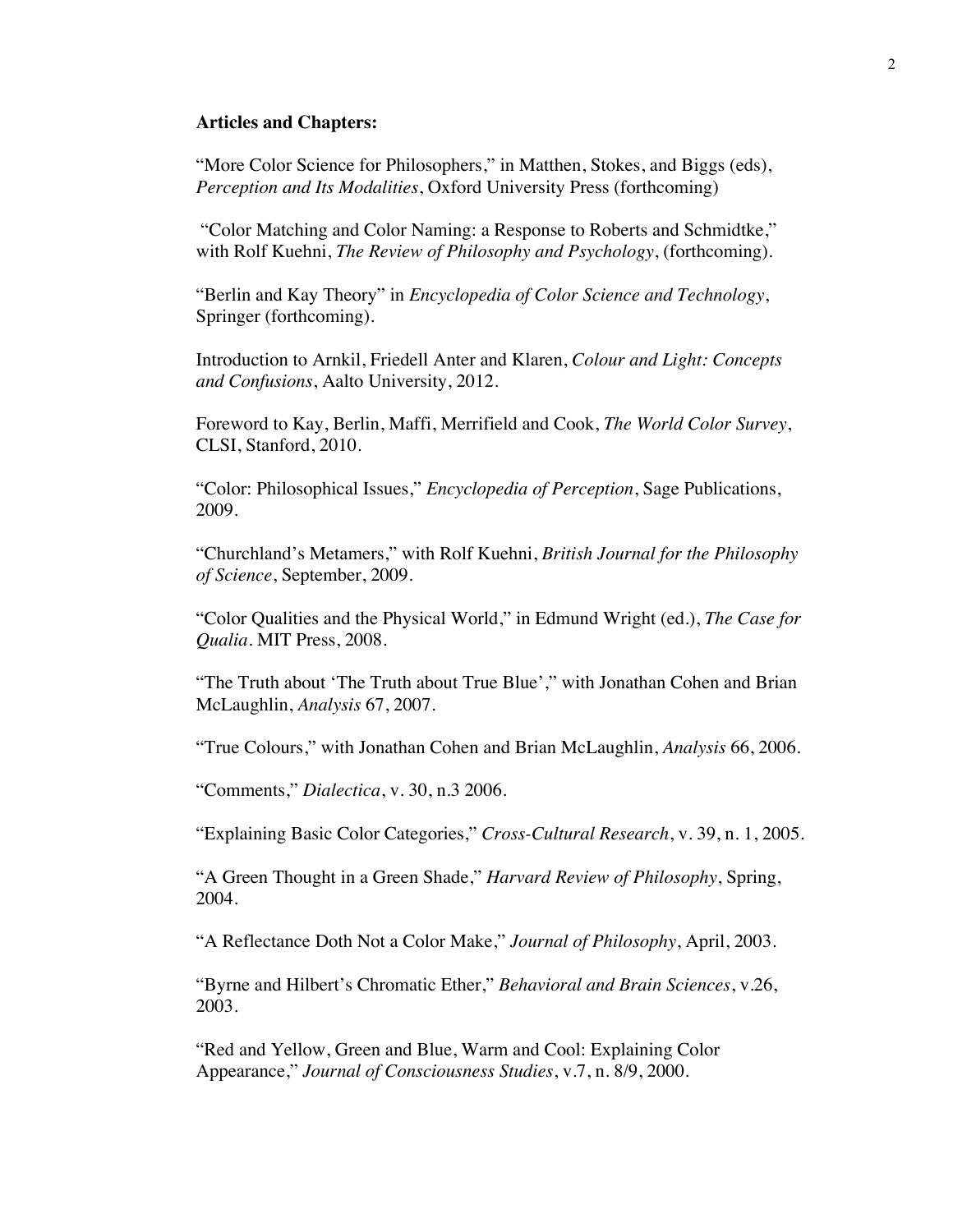"Color Relativism," *Anthropology and Philosophy*, v. 3, n.2. 1999.

"Color," in Michael Kelly (ed.) *The Encyclopedia of Aesthetics*. Oxford University Press, 1998.

"Basic Color Terms and Basic Color Categories," in Werner G. K. Backhaus, Reinhold Kliegl , and John S. Werner (eds.), *Color Vision: Perspectives from Different Disciplines.* DeGruyter, 1997.

"The Philosophy of Color," in K. Nassau (ed.), *Color: A Compendium for Scientists, Engineers, and Artists*. Elsevier Publishing Company, 1997.

"Reinverting the Spectrum," in Martin Carrier and Peter Machamer (eds.), *Mindscapes: Philosophy, Science, and the Mind*. Univ. Verlag Konstanz and Univ. of Pittsburgh Press, 1997. Reprinted with minor alterations in Alex Byrne and David Hilbert (eds.), *Readings on Color*, vol 1. MIT Press, 1997.

"Van Brakel and the Not-so-naked Emperor," *The British Journal for the Philosophy of Science*, *British Journal for the Philosophy of Science* 44, 1993.

"The Virtues of Illusion," *Philosophical Studies* 67, 1992.

"Color for Philosophers and Pigeons," *Behavioral and Brain Sciences* 15, n. 1, 1992.

"Physiology, Phenomenology, and Spinoza's True Colors," in Ansgar Beckermann, (ed.) *Emergence and Non-reductive Materialism*, de Gruyter, 1992.

"Replies to Levine, Teller, and Wilson," *Philosophical Psychology,* v. 4, n.2, 1991.

"Colour," in *The Handbook of Metaphysics and Ontology*, Philosophia, 1991.

"Why Color?" in Michael Brill (ed), *Perceiving, Measuring, and Using Color*, Society of Photoelectronic and Imaging Engineers Proceedings, vol. 1250, 1990.

"Color and Illusion," in William Lycan (ed.), *Mind and Cognition*, Blackwell, 1990. Reprinted as "Color Subjectivism" in Alvin Goldman (ed.) *Readings in Philosophy and Cognitive Science*. MIT Press, 1993.

"Reduction in Visual Science: A Philosopher's View," *Color Research and Application*, April, 1989.

"Could White Be Green?" *Mind*, April, 1989.

"Idle Colours and Busy Spectra," *Analysis*, January, 1989.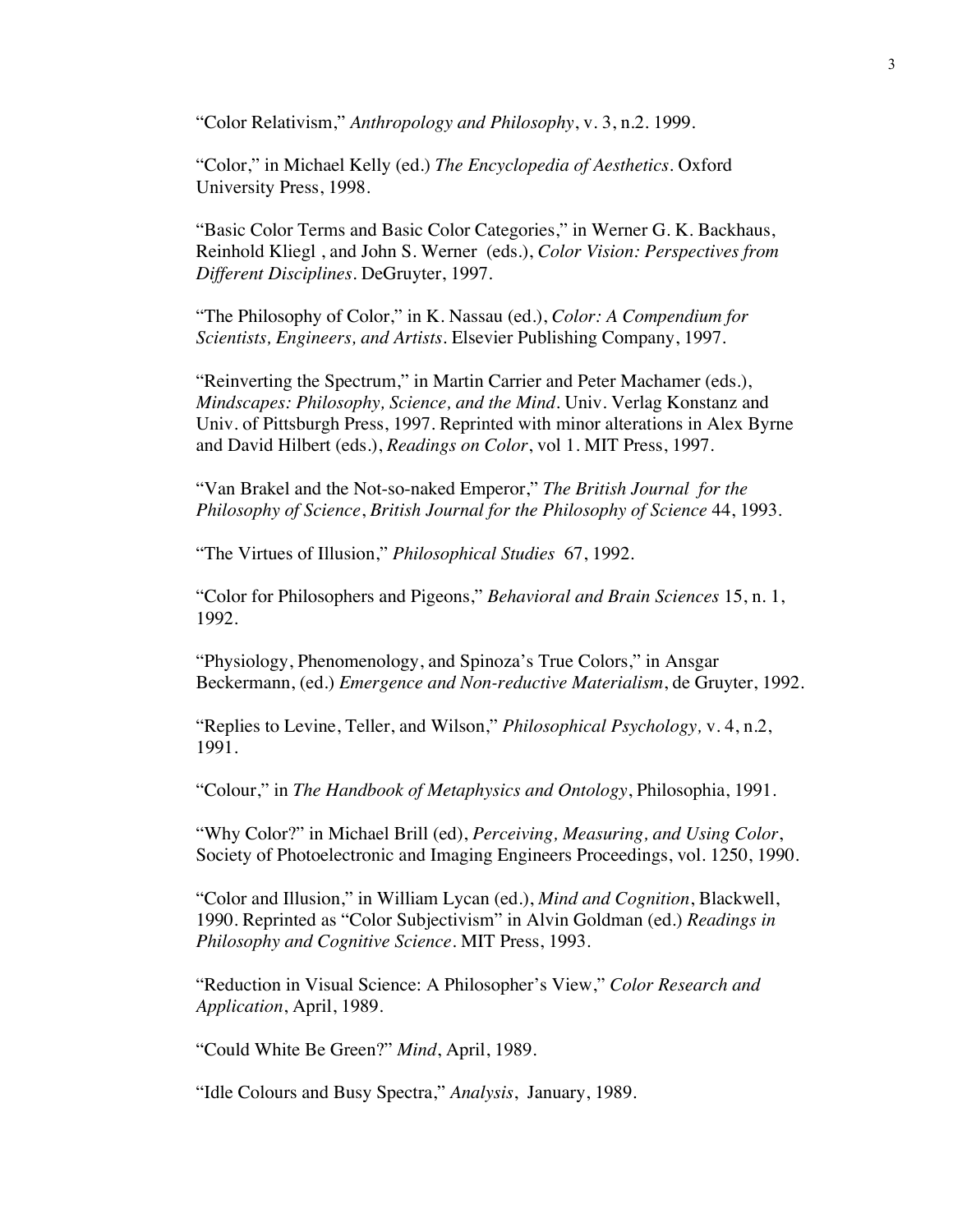"The Bicameral Retina at a Glance," *Behavioral and Brain Sciences*, September, 1989.

"Phenomenal Colors and Sorites," *Noûs* 22, June, 1988.

"Qualia and Materialism: Closing the Explanatory Gap," *Philosophy and Phenomenological Research* 48, December, 1987.

"The Resemblances of Colors," *Philosophical Studies* 48, 1985.

"Frank Talk About the Colors of Sense-Data," *Australasian Journal of Philosophy*, December, 1985.

"A Transparent Argument for Objectivism?" *Analysis* 45, n.2, 1985.

"Are 'Scientific' Objects Coloured?" *Mind*, October, 1984.

"A New Look at Color," *American Philosophical Quarterly*, April, 1984.

"Thank Goodness It's Over There!" *Philosophy*, January, 1984.

"Colors, Normal Observers, and Standard Conditions," *Journal of Philosophy*, December, 1983.

"Established Theories" (with Fritz Rohrlich), *Philosophy of Science* 50, December, 1983.

"Pseudoscience," *Syracuse Scholar*, December, 1982.

"Tales from the Crypto," ,*Zetetic Scholar*, December, 1982.

"In Defense of Convergent Realism" (with Alexander Rosenberg), *Philosophy of Science* 49, December, 1982.

"Is ESP's Logic Ill?" (with Robert Morris), *Skeptical Inquirer*, Summer, 1982.

"On Curing the Dyslexia of Social Science," *Syracuse Scholar*, Spring, 1982.

"Table-Turning, Parapsychology and Fraud," *Social Studies of Science* 10, 1980.

"Rationality and Disconfirmation," *Social Studies of Science* 10, 1980.

"Spinoza on Immortality and Time," in Shahan and Biro (eds.) *Spinoza: New Perspectives*. Norman: Oklahoma University Press, 1978. Reprinted in Spinoza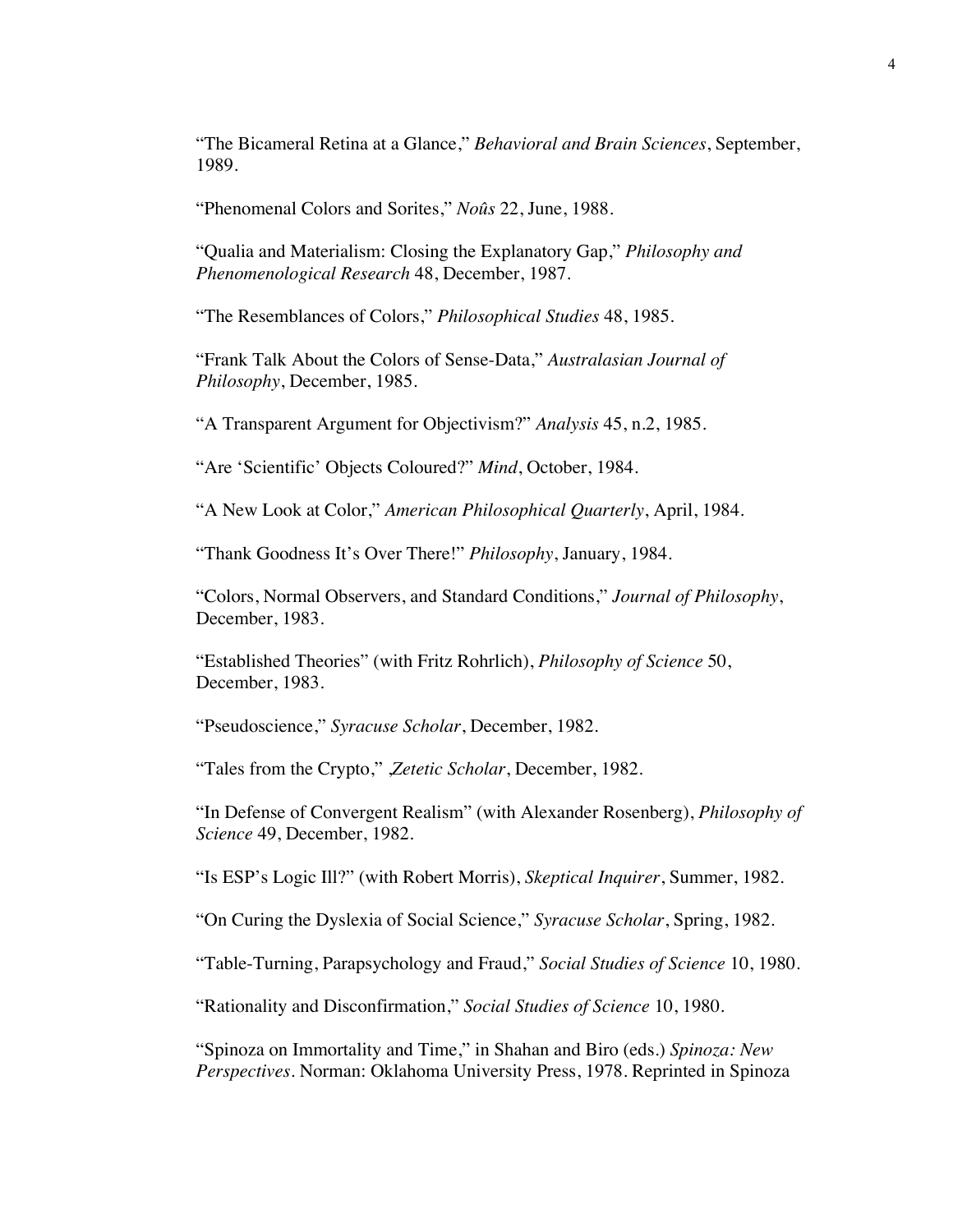volume of Vere Chappell (ed.), *Essays in Early Modern Philosophy*. New York: Garland Publishing Company, 1991.

"The Scientific Work of the Reverend John Michell," *Annals of Science*, March, 1966.

"Cows and Unicorns," *Analysis*, October, 1962.

"An Empirical Refutation of the Ontological Argument," *Analysis*, October 1961.

"Wittgenstein on Private Language," *Journal of Philosophy*, June 4, 1959. Reprinted in E.D. Klemke, *Essays on Wittgenstein*. Urbana: University of Illinois Press, 1971.

"Descriptions and Referential Opaqueness," *Philosophical Studies*, Jan.-Feb., 1957.

### **Invited Presentations** (not in chronological order)**:**

Optical Society of America (thrice)

Society of Photoelectronic and Imaging Engineers

International Color Society (AIC)

Inter-Society Color Council

Conference on Color Ontology, University of Fribourg, Switzerland

Conference on Life, Mind and Soul, Institute for Philosophical Studies, Hannover, Germany

Symposium on Individual Differences in Color Perception, Society for Philosophy and Psychology

Response to Cohen, Society for Philosophy and Psychology

Symposium on Color Categories, Society for Cross-Cultural Research

Symposium, "Towards a Science of Consciousness" Conference III, Tucson

Colloquium on "The Phenomenal Mind"—Center for Interdisciplinary Studies, Bielefeld, Germany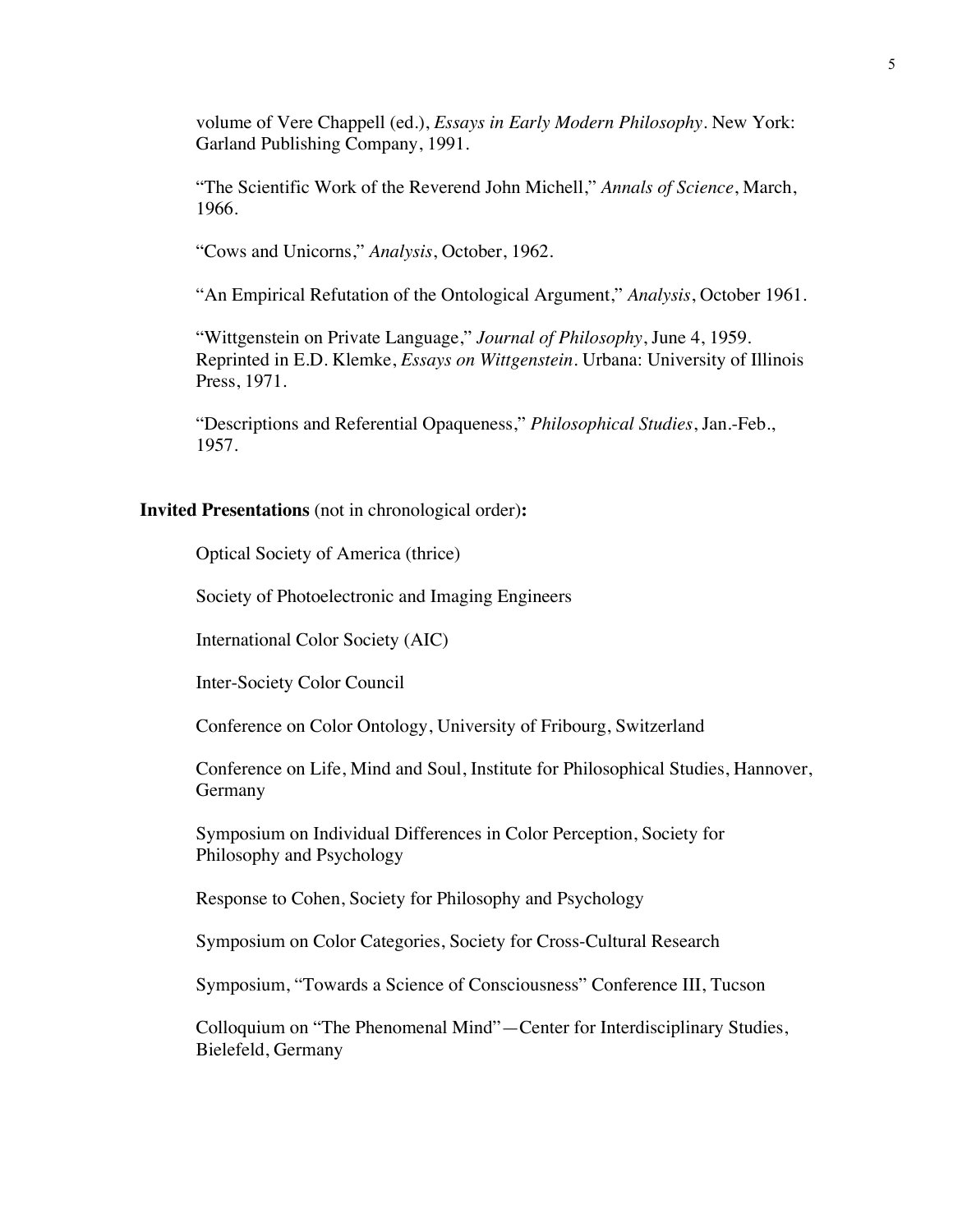Colloquium on "Emergence and Non-reductive Materialism"—Center for Interdisciplinary Studies, Bielefeld, Germany

Cognitive Science Colloquium, École Polytechnique, Paris, France

Cognitive Science Colloquium, University of Illinois

Philosophy Colloquium, McGill University

Annual Philosophy Colloquium, University of Michigan

Media Lab, Massachusetts Institute of Technology

Philosophy Colloquium, University of New Orleans and Tulane University

Philosophy Colloquium, SUNY at Geneseo

Philosophy Colloquium, SUNY at Potsdam

Philosophy Colloquium, SUNY at Oswego

Philosophy Colloquium, SUNY at Brockport

Philosophy Colloquium, University of Pennsylvania

Conceptual Foundations of Science Colloquium, University of Chicago

Cognitive Science Colloquium, University of Pennsylvania

Symposia, American Philosophical Association, Pacific Division (three times)

Colloquia, American Philosophical Association (six times)

Lectures and Critiques, School of Architecture, Syracuse University (three times)

Pittsburgh-Konstanz Colloquium on Philosophy and the Sciences of Mind, Konstanz, Germany

Symposium on Color Vision, Freie Universität Berlin, Germany

Cognitive Science Colloquium, Universität Potsdam, Germany

Lecture, Deree College, Athens, Greece

History and Philosophy of Science Colloquium, University of Athens, Greece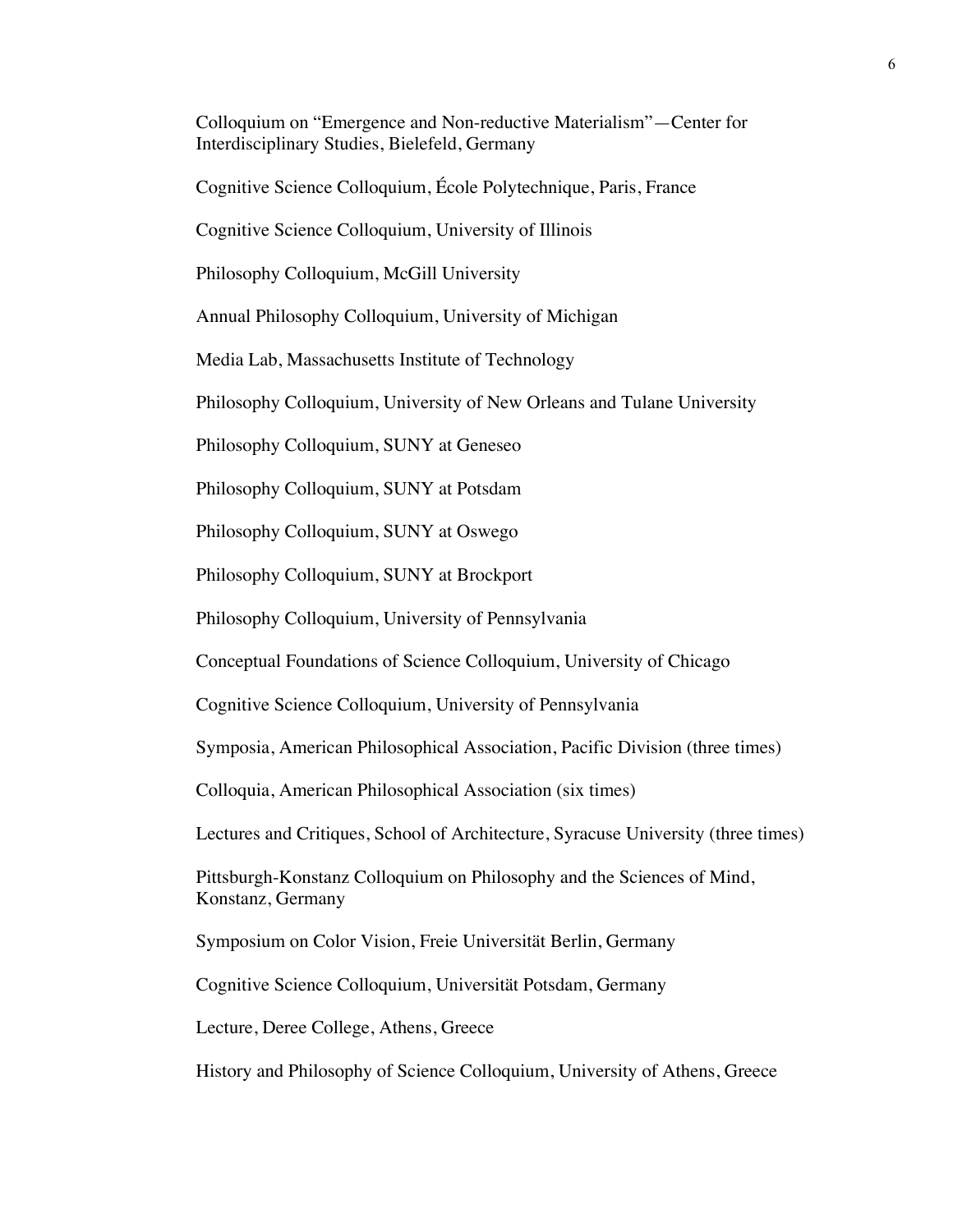Philosophy-Psychology Colloquium, University of Connecticut

Cognitive Science Colloquium, Northwestern University

Philosophy Colloquium, University of Missouri (three times)

Conference on Science, Perception, and Art, Free University, Brussels

Philosophy Colloquium, Concordia University, Canada

Philosophy Colloquium, Bowdoin College

Philosophy Colloquium, University of Turku, Finland

Public Lecture, College of St. Rose

Two public lectures, Bosporus University, Istanbul, Turkey

Interdisciplinary Conference on Color Perception, University of California at San Diego and University of British Columbia

Color Symposium, Auburn University

Symposium on Color and Light, Aalto University College of Art and Design, Helsinki, Finland, and Konstfack University of Art and Design, Stockholm, Sweden

Philosophy Colloquium, Johns Hopkins University

#### **Refereeing:**

National Science Foundation, University Press of New England, Oxford University Press, Cambridge University Press, Yale University Press, MIT Press, Kluwer Academic Publishers, *Philosophical Psychology, Synthese*, *Behavioral and Brain Sciences, Studies in Language, Erkenntnis, Scandinavian Journal of Psychology, Noûs, Mind*, *Philosophy and Phenomenological Research, Canadian Journal of Philosophy*, *Australasian Journal of Philosophy*, *Philosophical Review, Color Research and Application, Pacific Philosophical Quarterly*.

External Examiner: Rutgers University, University of Toronto, Chalmers Institute of Technology (Sweden), University of Turku (Finland).

Editorial Board, Syracuse University Press, 1985-1991.